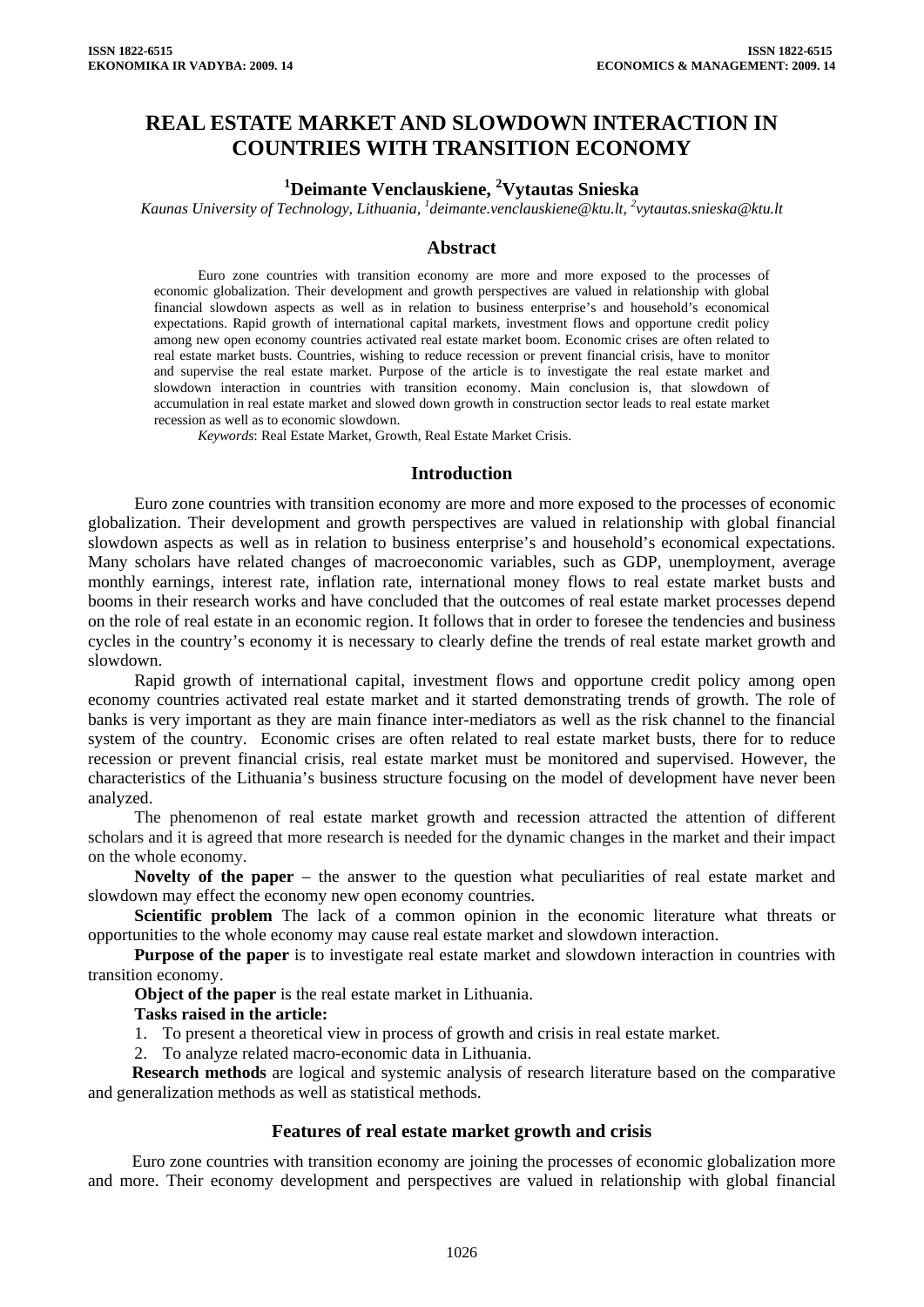development aspects as well as business enterprise's and household's economical expectations. Many scholars have related changes of macroeconomic variables, such as GDP, unemployment, average monthly earnings, interest rate, inflation rate, international money flows to real estate market busts and booms in their research works and have concluded that the outcomes of real estate market processes depend on the role of real estate in an economic region (e.g. Green, 1997; Tsatsaronis & Zhu 2004; Otrok & Terrones, 2005; Edelstein & Tsang, 2007; Snieska et al, 2007). It follows that in order to foresee the tendencies and business cycles in the country's economy it is necessary to clearly define the trends of real estate market growth and recession. The globalization and Lithuanian's integration into the world market, as any other new phenomena, increases the risk for the companies going into business (Startiene & Remeikiene, 2007).

Processes of real estate market growth and crisis compose assumptions of real estate market dynamic changes so called a real estate cycle. Boom and bust of real estate prices are named as the real estate cycle (Herring & Wachter, 1999). Such cycle model is developed to link the interaction among real estate and macroeconomic factors. Different industries do react differently to cyclical changes. Some of the most cyclically sensitive industries, such as construction, are predominantly small businesses (Navickas et al, 2006). The real estate price is the key factor for analyzing the real estate cyclical behavior. However variant variables of macroeconomic factors are met in scientific literature, but most of scientist's empirical analyses give evidence that economic fundamentals influence real estate price fluctuations (e.g. Muellbauer & Murphy 1997; Edelstein & Tsang, 2007).

Figure 1 demonstrates how real estate cycle may affect country's economic activities, such as construction sector, finance sector as well as household's behavior. Real estate (RE) growth and recession chain presents the real estate price fluctuation suggestions as well.



**Figure 1**. Real estate growth and recession chain

Chains from 1 to 4 demonstrate trends of real estate price growth, and chains from 5 to 8 indicate real estate price settling and downfall.

In early stages of development of countries with transition economy real estate market participant's activeness, due to legal and financial restrictions was as intense as was allowed by accumulated household's personal savings. Therefore supply exceeded demand level in the market and the real estate price was at its lowest level. Rapid growth of international capital, investment flows and opportune credit policy among open economy countries activated real estate market and it started demonstrating trends of growth (1). As the greatest money demand is in the period of economic growth (Snieska & Venclauskiene, 2008), people want to improve their living conditions and seek to get credits (*see* Relationship between 1 &2). The role of banks is very important as they are main finance inter-mediators as well as the risk channel to the financial system of the country. The feed-through from house prices to private consumption occurs either via saving responses to households' perceived wealth or via collateral effects on household borrowing (Catte et al.,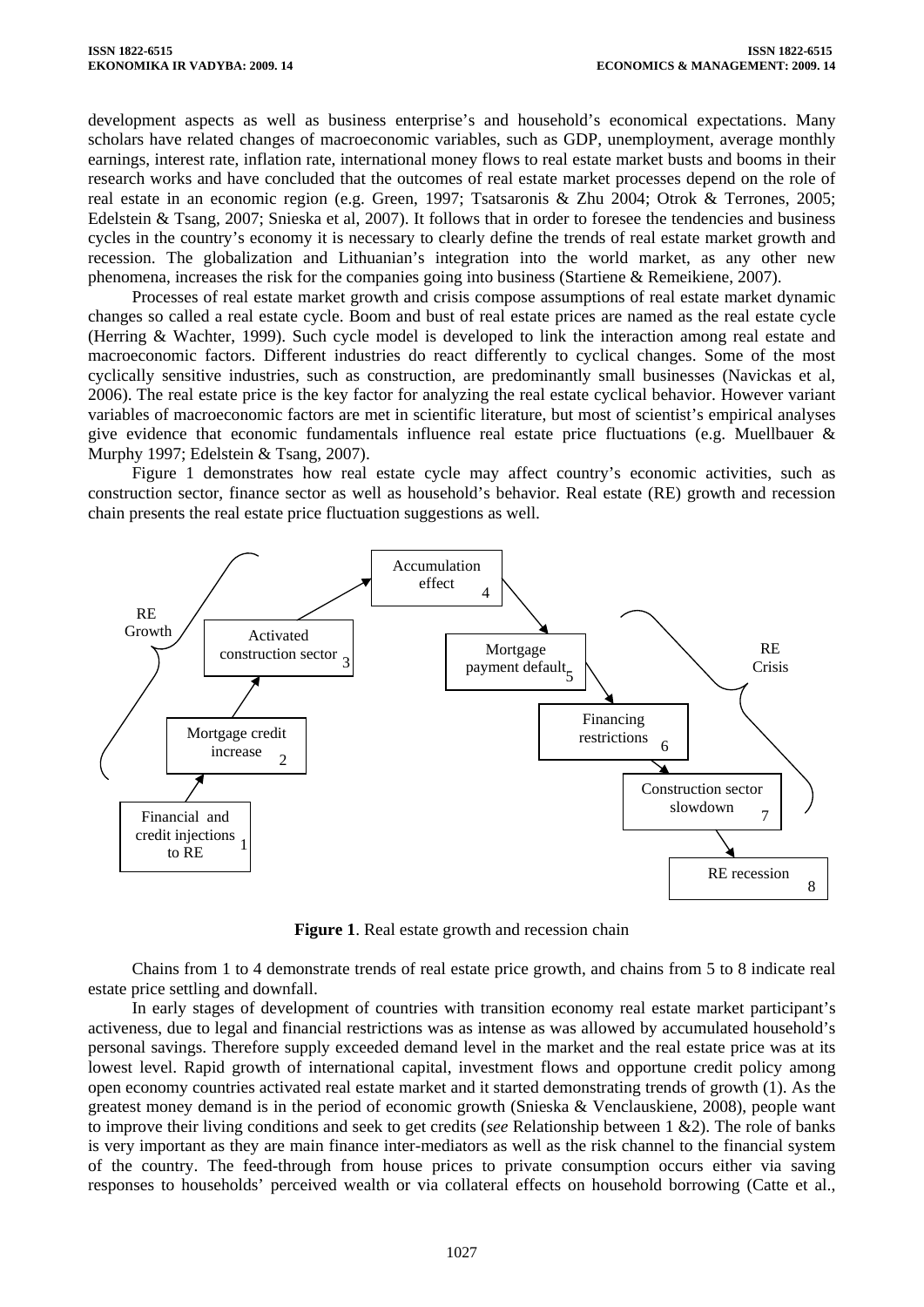2004). Banking sector acts as a 'financial accelerator' to accelerate the boom and bust of asset bubble (Herring & Wachter, 1999). Low interest rate is an instrument in banking hands to increase the number of mortgage credit. Low real interest rates and global business cycles are named as important determinants of house price cycles as well (Otrok & Terrones, 2005).

Demographic changes, emigrant needs to invest into property in motherland also promoted increase of real estate demand as well as real estate price level. Some researchers were exploring the impact of demographic trends on the demand for housing (Poterba, 1991; Cerny et al., 2005; Krainer 2005). These factors stirred other real market participants such as construction companies and encouraged them to develop real estate and to accelerate constructional work (*see* Relationship between 2 & 3). Statistical results indicate that employment growth and unexpected employment growth have a stronger impact on residential housing markets than state income growth and national changes in construction costs (Edelstein & Tsang, 2007). The same authors find that interest rates positively related to housing supply and supply 'anomaly' may be explained, in part, by the rapid structural changes of mortgage and construction finance. "The evolving market brought about by globalization, world economy restructuring, rapid changes in project procurement and implementation process, and the pervasive utilization of information and communication technologies (ICT) has brought a new era in the construction industry. C&S firms are free to compete internationally to get project from various resources. Thus C&S companies should seriously think about how to succeed in business by emphasizing the quality and supervision of the projects." (Jaafar et al., 2008)

Relationship between mortgage credit numbers increase and activated construction sector objects is related with an increase of employment level in construction sector, descending countries general unemployment level, increasing real estate production share in GDP. In scientific literature may be found conclusions that residential investment "causes", but is not caused by, GDP, and nonresidential investment does not "cause", but is caused by, GDP (Green, 1997). Economic growth implies increase in an economic variable, which is normally persistent over successive periods (Black, 1997). When people start accumulating real estate, this accumulation describes the growth of assets. It is competition in the market that drives capitalists to accumulate, that is to invest part of their profits to expand the existing capital, labour force and production (Edvinsson, 2005). Real estate accumulation involves either accumulating cash ( e.g. broking real estate, selling and getting broking fee) or building equity and wealth (e.g. buying property, waiting for the certain period of time and selling at higher price; buying property, developing estate and managing it for rent or selling). Relationship between  $4 \& 5$  demonstrates that increase in consumption and optimistic expectations of market participants let them lessen their saving habits. Economic slowdown might cause panic among consumers giving uncertainty about future events and concern about keeping working contracts as well as repaying credits. Any changes in real estate sector would have impact on the asset quality and profitability of the banking sector. As they are closely related to each other, the increase or decrease in the price of asset would influence the stability and efficiency of financial system (Ching Ngai, 2006). Sharp downward corrections in housing markets can impact the banking sector, which in turn may adversely affect public finances and macroeconomic stability at large (Girouard & Price, 2004). Banking restrictions in giving mortgages are imposed enlarging interest rates and other lending conditions. Households even willing to take mortgage credit are enabled to do so and wait for real estate price decrease. Descending number of mortgage credits could lead to receding expansion of construction sector. The result of receding expansion of construction sector is unemployment as well as decrease of average wage in construction sector, slowdown of the growth of construction sector (Snieska & Venclauskiene, 2008). Relationship between 7 & 8 demonstrates that slowdown in construction sector leads to real estate market recession. Economic crises are often related to real estate market busts. Economic crisis entails a breakdown or interruption of some of the operating principles of the economic system for a certain period and as the basic operating principle of capitalism is steady accumulation and growth, not only outright fall in production, but also stagnation and slowed down growth over a certain time period, can be considered as a crisis situation for the system (Edvinsson, 2005). Therefore to reduce recession or prevent financial crisis, real estate market must be monitored and supervised.

### **Impact of real estate market cyclical behavior on countries whole economies**

Lithuania is taken as an example of transition country due to its unique historical and financial situation. The data used for the research is taken from the Department of Statistic under the Government of the Republic of Lithuania, except data for number of mortgage credits, which is taken from the Bank of Lithuania database. The data is taken from 2000 to 2008 year, because earlier data, e.g. number of mortgage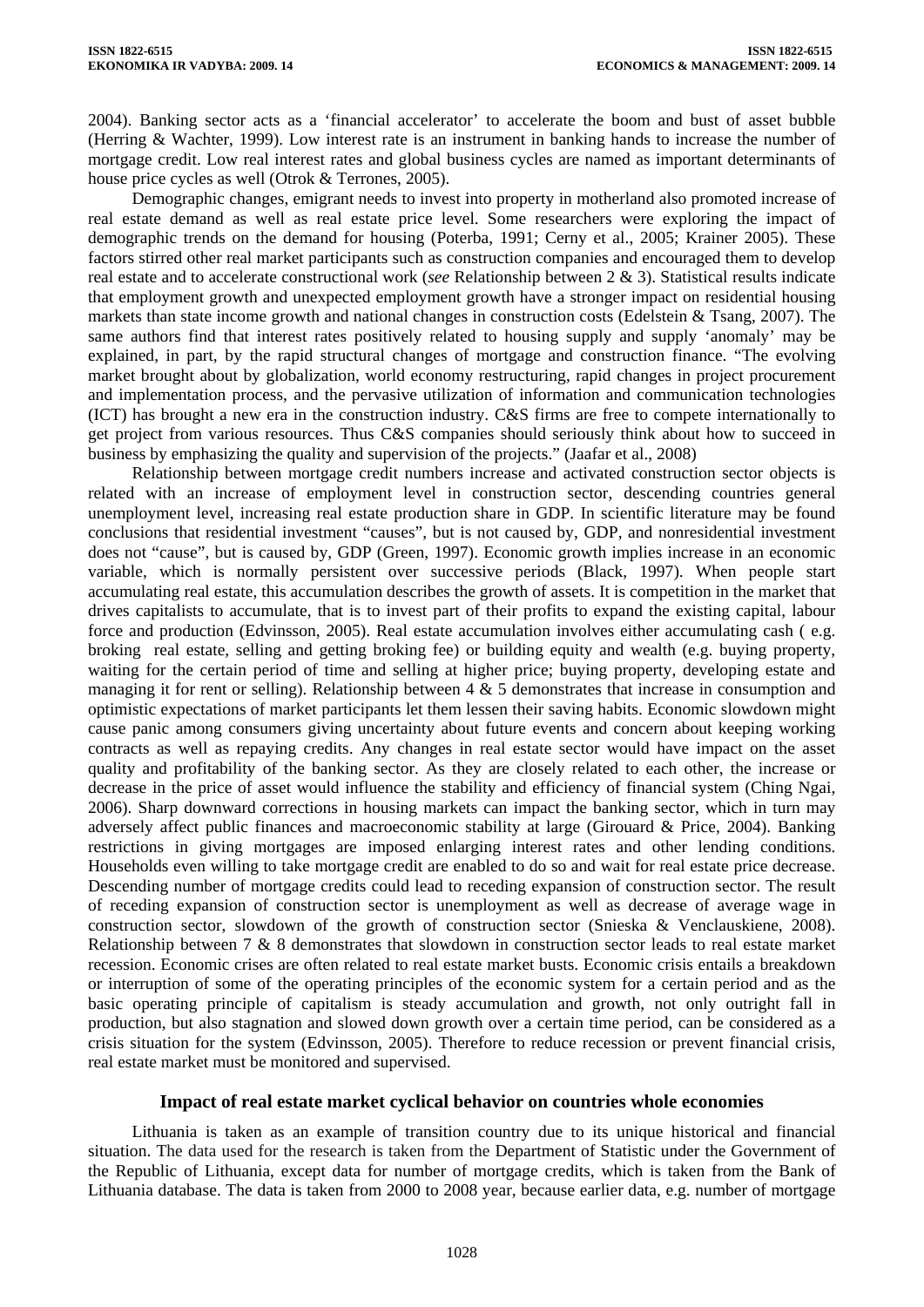credits, is not declared in database. The real estate price research is limited to residential property, as number of persons borrowing mortgage money is bigger comparing to the number of other investors to real estate. For the analysis the two room's apartment's average price of 1 sq. m. in the second biggest town of Lithuania Kaunas was taken. because the living fund in Lithuania consists of mostly two rooms apartments (39% of all the stock of apartments), three rooms share is accordingly 29,3%, one rooms – 14,2%, four – 10,1%, five and more rooms – 7,4%. The data is taken from one of the biggest and the most popular advertisement journal in Lithuania "NORIU" and reflects a 1 sq. m. supply price which might not coincide with the contract price (Snieska & Venclauskiene, 2008).



**Figure 2**. Relationship between GAV and GDP in Lithuania, 2000-2008

Figure 2 represents relationship between gross domestic product (GDP) of the country and gross average value (GAV) of construction and real estate. Both real estate and construction sectors kept growth tendencies during this period. Gross average value for the construction sector in 2000 year was 2 439,021 Mill. LTL, for year 2008 data is not declared yet, but for comparison, in 2007 increased to 8 992,264 Mill. LTL; real estate in 2000 year was 4 182,426 Mill. LTL, in 2007 year was 10 483,431 Mill. LTL.



**Figure 3**. Relationship between interest rates on housing and real estate prices in Lithuania, 2000-2008

Partly such growth of real estate market can be explained by the increase of foreign investments (Figure 4) and favourable banking conditions. One of real estate market growth determinants - employment in construction sector in 2000 year was 83,1 thousand people and in 2008 was 169,2 thousand people.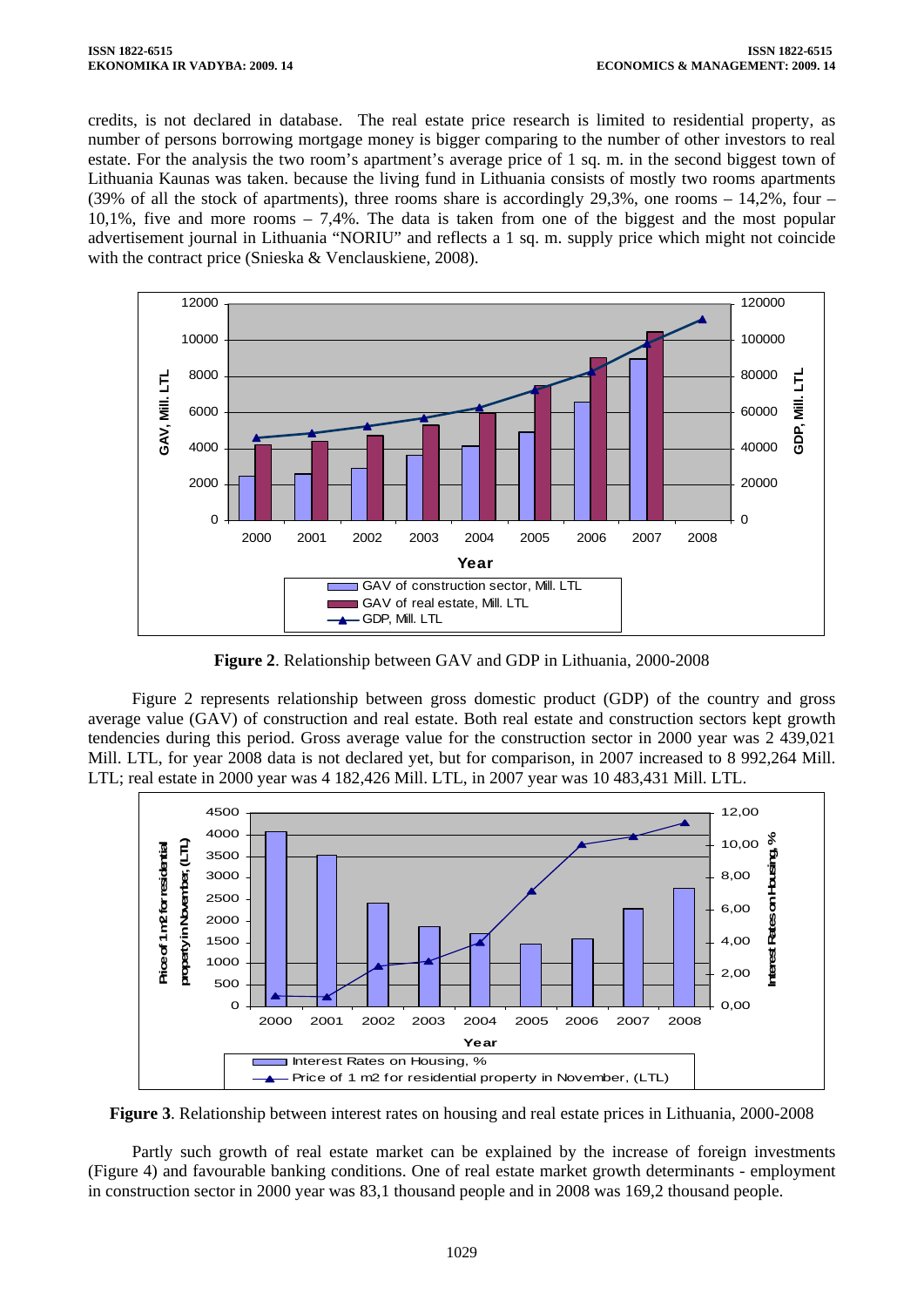As banking sector composed favourable conditions to take mortgages by lowering interest rate, the real estate market was visibly activated (Figure 3). Highest interest rate was in 2000 and real estate 1 sq. m. price was at it's lowest level. The highest price jump was in 2004, after Lithuania has joined the European Union. Possibly optimistic expectations, emigrant savings investments into real estate in motherland enhanced the demand of real estate what forced the real estate prices increase fast. Bust of real estate price was slow downed by the increase of interest rate for housing in 2006 year (Figure 3), which lowered the number of taken and given mortgages in 2007 and significantly in 2008 year (Figure 5).

The lag of 2 years between increase of interest rate and number of taken credits on housing can be explained by inertia of changes in attitude of people towards economic issues, and qualitative aspects of banking policy – more barriers for acquiring mortgages in terms of stricter requirements for the income and perspectives of the applicant.



**Figure 4**. Relationship between direct foreign investment and real estate prices in Lithuania, 2000-2008



**Figure 5**. Relationship between the volume of credits for residential property and real estate prices in Lithuania, 2000-2006

Despite the growth of GDP in 2007 and 2008 year (Figure 2), banking policy predetermined the contraction of the constructor sector and the sequel of events should be decrease of employment in construction sector, the reduce of average monthly earnings, as demand for real estate slow downs.

After the performance of comparative analysis of scientific literature and of the real estate growth and recession chain (Figure 1), and analysis of macroeconomic data, we may conclude, that the real estate market and the economic slowdown are closely related. Any economic shock may evoke economic slowdown or financial crisis. Therefore slowdown of accumulation in real estate market and slowed down growth in construction sector leads to real estate market recession as well as to economic slowdown.